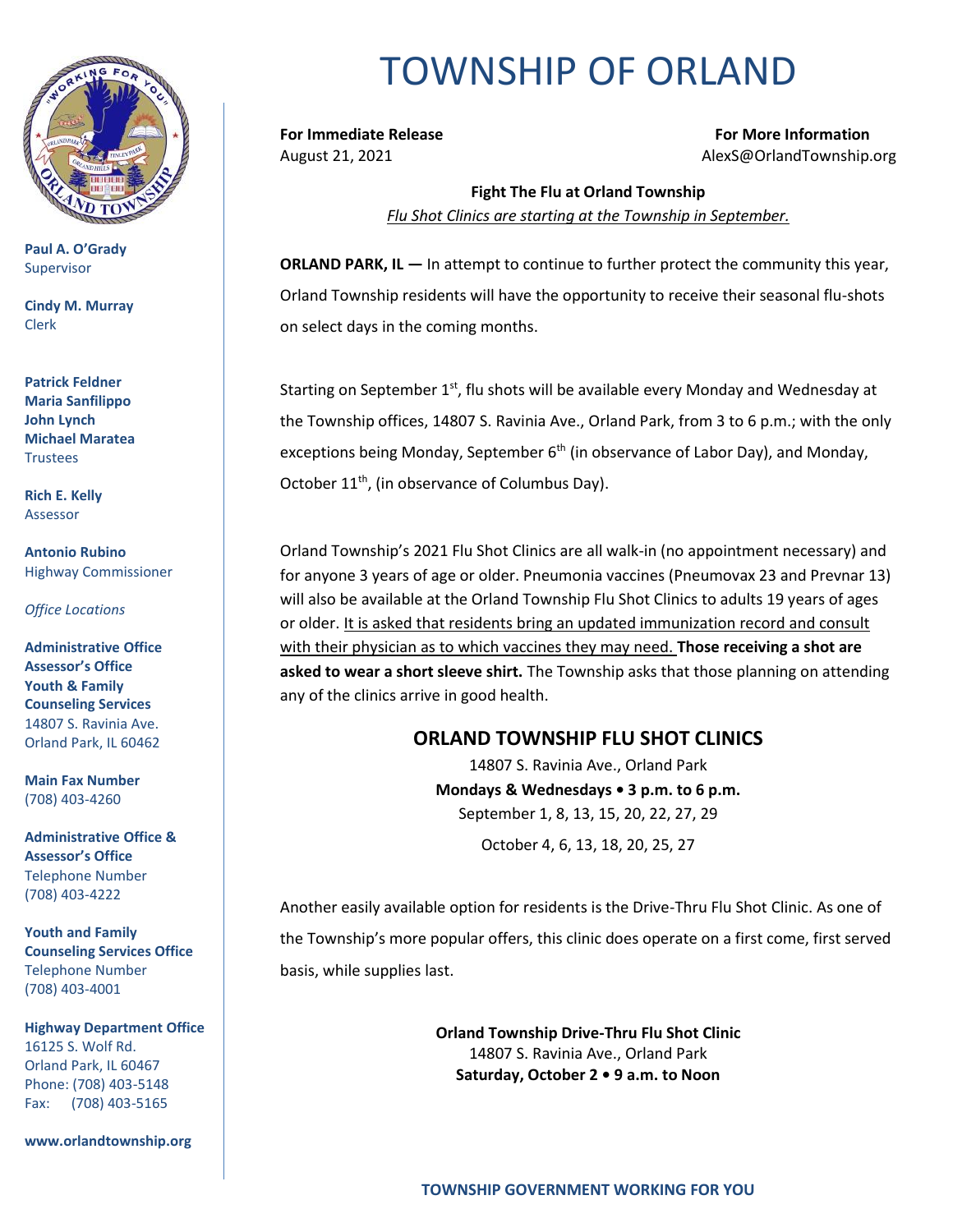Orland Township will also be offering off-site flu shots on the following dates:

### **Sunday, September 19 • 8 a.m. to Noon**

*St. Francis of Assisi Church* 15050 Wolf Road, Orland Park

## **Sunday, October 10 • 8 a.m. to Noon**

*St. Elizabeth Seton Church*  9300 W. 167th St., Orland Hills

"With the CDC recommending that everyone older than six months receive a flu shot each year I encourage all residents, despite how healthy they may be, to attend one of our clinics." said Supervisor Paul O'Grady. "We need to do our best to protect ourselves and our community as we continue to navigate through COVID-19; so, Orland Township will continue to happily offer these opportunities."

The following will be available at all clinics:

#### **Fluzone Quadrivalent\* • 3 years of age and older: \$40**

*Medicaid (Title 19) card holders can receive the flu vaccine ONLY at our monthly immunization clinic.*  \*Fluzone protects against four different flu viruses.

\*Fluzone is preservative free.

#### **Flublok Quadrivalent\* • 18 years of age and older: \$40**

\*Flublok is 100% egg-free. \*Flublok is highly purified and preservative free. \*Three times more antigens than traditional flu vaccine.

#### **Fluzone High-Dose\* • Adults 65 and older: \$55**

*Individuals with Traditional Medicare Part B: Orland Township will bill Medicare for vaccines.*

- *Those with a Medicare Advantage Plan or Retiree Plan (depending upon your insurance plan), may be able to submit vaccine receipt for reimbursement.* 

\*Fluzone HD Vaccine is preservative free.

#### **Pneumonia Vaccine(s)\***

*\* NO insurance accepted for Pneumonia vaccines* Pneumovax 23: \$100 Prevnar 13: \$195

For more information on Orland Township services, please call at (708) 403-4222, Monday through Friday, 8 a.m. to 4:30 p.m., or visit the website at [www.orlandtownship.org.](http://www.orlandtownship.org/)